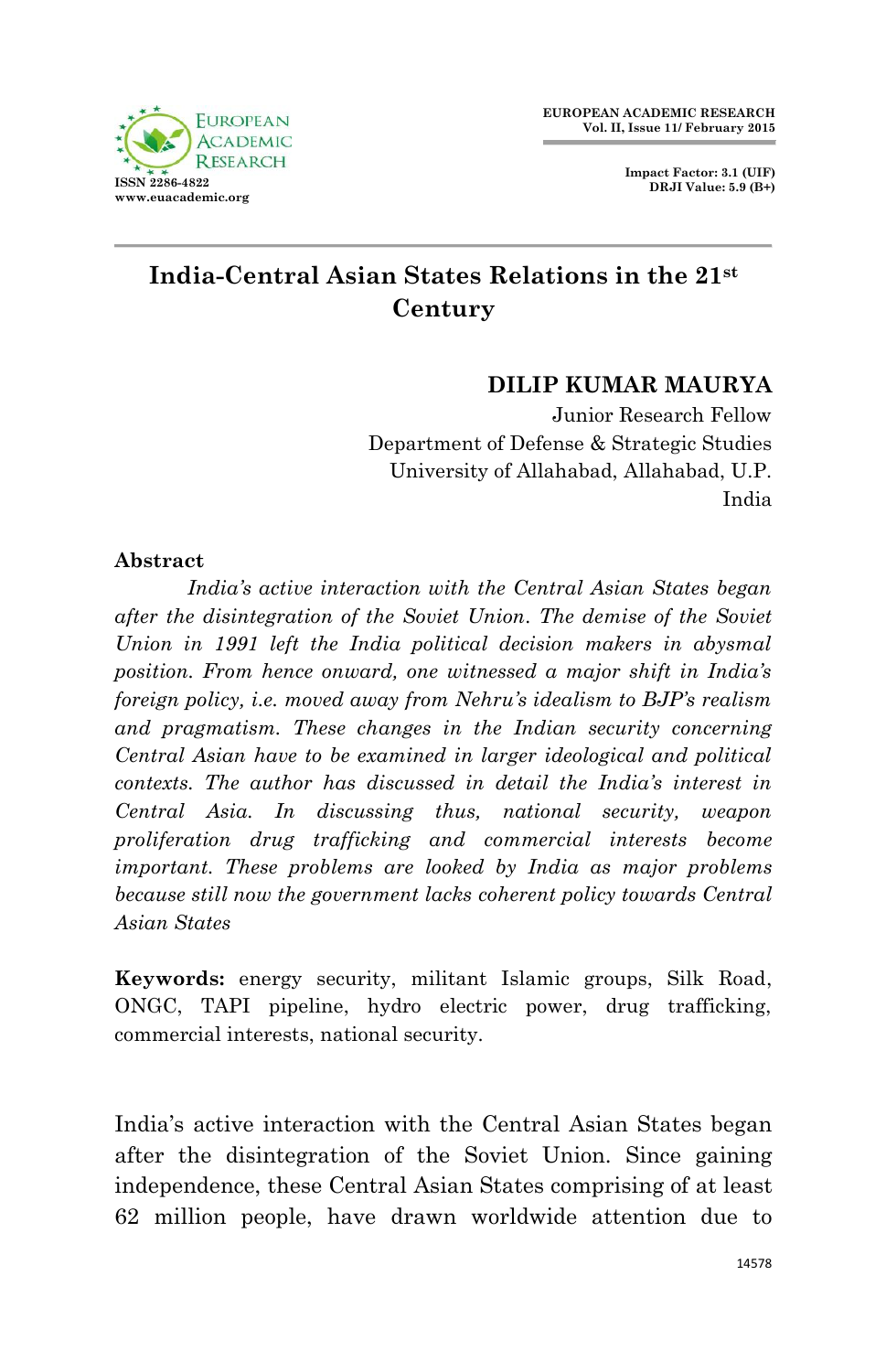security and economic compulsions. So far India is concerned; there are two important reasons for improving India-Central Asian relations. First are India's needs for energy in order to sustain economic growth and second is the threat from militant Islamic groups. Besides, these reasons, the geopolitical location of Central Asia affects India's relations with Pakistan, China, the US and other powers.

### **Historical Overview:**

In the past, India was closely linked to Central Asia through trading routes as well as successive invasions of the subcontinent which swept down from the north-west.<sup>1</sup> Both India and Central Asia held good cultural relations which is evident from classical Indian literature, poetry and Sufism. But, the British rule in India affected its ties with these states. Though efforts were made to revive the relation after the British withdrawal from the Indian subcontinent but they failed to acquire any depth. India's relation with Central Asian region was marked by India's closeness to the Soviet Union, particularly after the 1962-Sino-Indian War. India's involvement in the region was limited to cultural relations. Later on, when the USA, China and Pakistan came closer, India signed a Friendship Treaty with the Soviet Union in 1971. India was more concerned with the Soviet Union and hence there was lack of vision of broader engagement with the Central Asian States.

### **The End of the Cold War:**

As discussed above, the demise of the Soviet Union in 1991 left the India political decision makers in abysmal position. From hence onward, one witnessed a major shift in India's foreign policy, i.e. moved away from Nehru's idealism to BJP's realism and pragmatism. This was quite reflected in India's policy doctrine of 1997 that referred to Central Asia as "our near abroad." The person responsible for this was the then Prime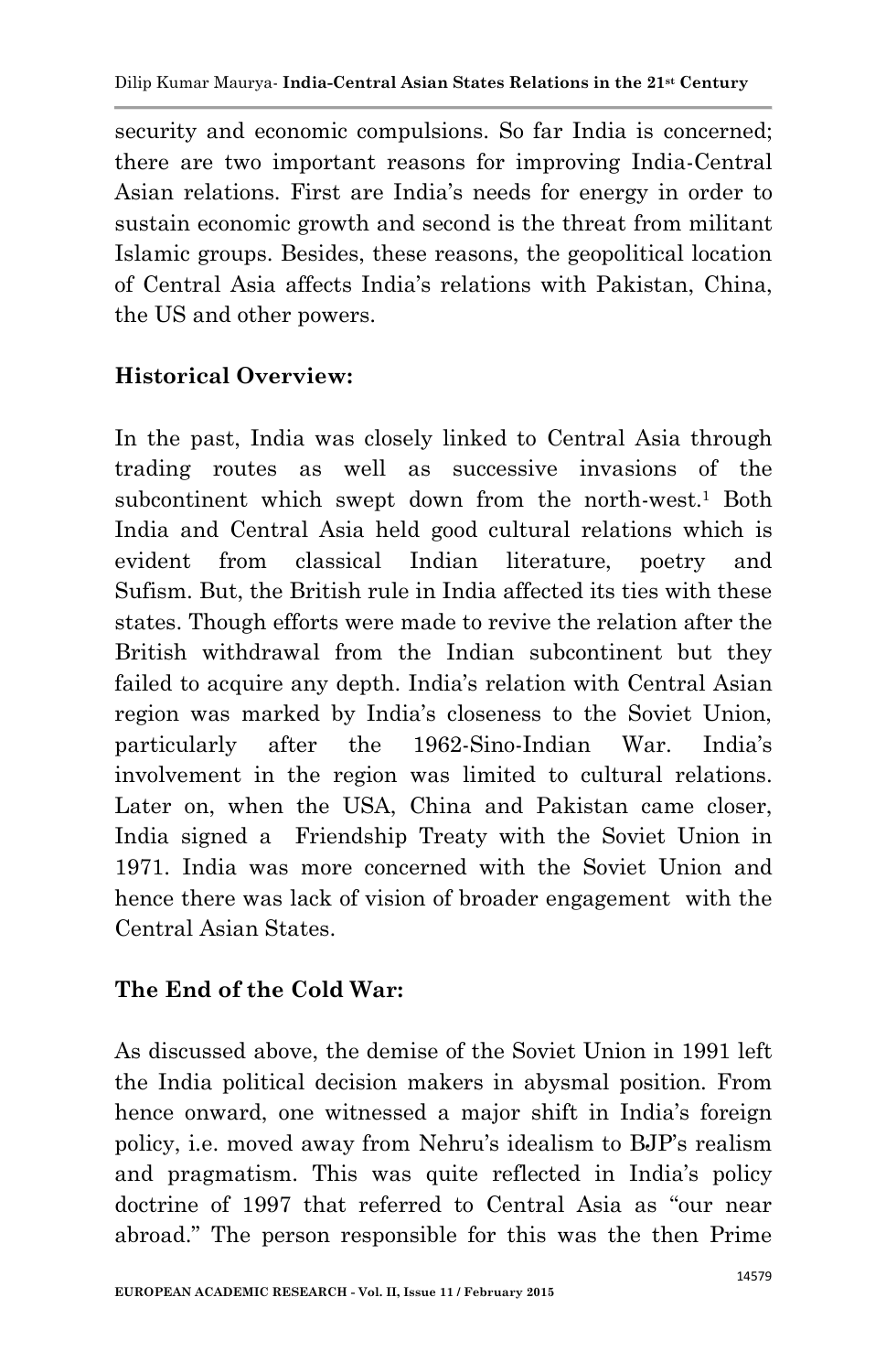Minister I.K. Gujral. His policy was known "Gujral doctrine" and the doctrine emphasized that India would not tolerate any foreign interference that affected India's national interest.

These changes in the Indian security concerning Central Asian have to be examined in larger ideological and political contexts. The disintegration of the Soviet Union made the world a unipolar world which demanded the reassessment of the international actors participation in the New World Order. So far India was concerned, India re-investment with the Central Asian States have been influenced by four broad areas. Before, dwelling on this aspect, it is necessary to analyses the importance of Central Asia as a region. There are several major influential nations around Central Asia. The major countries encompassing the region are Russia-the parent state, Chinaanother big neighbour, Iran-a state with strong cultural and ethnic ties with the region, Afghanistan-the defunct State and almost what has been known as the soft underbelly. The second order neighbourhood involves Pakistan which has historic contacts with the region, and always been the direction of movement for Central Asian tribes; India was the civilisational destination of Central Asia, and Turkey was the land of forefathers source of ancient migrant group.<sup>2</sup>

This area was a zone of triangular contest between Britain, Russia and China during the nineteenth and early twentieth century which has been romanticized as the Great game. The disintegration of the Soviet Union and the subsequent emergence of newly independent and sovereign Central Asian states of Tajikistan, Uzbekistan, Turkmenistan, Kyrgyzstan and Kazakhstan, besides the Caucasian state of Azerbijan-all having predominantly Muslim population - have drastically changed the balance of power in the region. A new Great Game with Pan-Islam as its vital ingredient has started.

Whereas the Central Asian states have earnestly begun to rediscover their roots on a new basis, Iran and Pakistan have stepped in to fill the vacuum by playing the Islamic card. Turkey, on the other hand, is strengthening its linkages with these states on the basis of common historical cultural and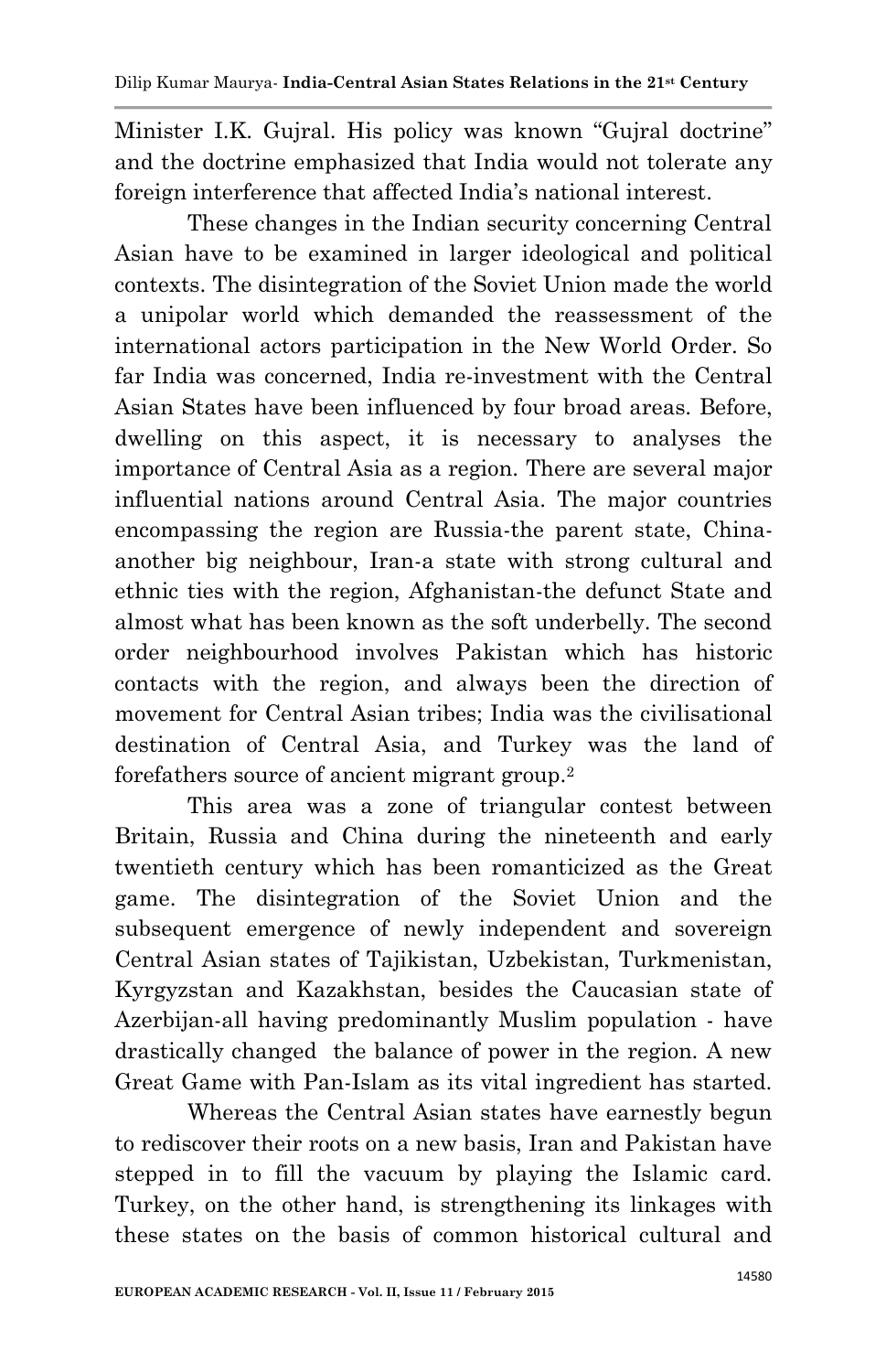ethnic ties. Due to its geographical proximity to Turkey, Iran, Afghanistan, Pakistan, China, Russia and India, Central Asia is going to play an important role in the geopolitics of this region. 3

Central Asia has the potential to become the most significant trade route linking China, India, Middle East, Russia and the fringe of Europe. As hoped by various concerning nations through the revival of Silk Road, that was once a commercial artery between countries and linked the Ganges and the Yellow River to the river to the Near East and the Mediterranean<sup>4</sup> . Due to its strategic proximity to the Middle East and South Asia, Central Asia has emerged as a distinct geopolitical entity stimulating global attention and interest. The neighbouring countries like Turkey, Iran, Russia, China, Afghanistan, Pakistan and India maintain and pursue competing strategic, economic and cultural interests in Central Asia.

From 1992, this was the major shift in the Russian policy towards Central Asian states. Moscow sought to maintain regional stability in order to prevent other powers from establishing hegemony, to protect and expand its economic interests, to protect ethnic Russian living in Central Asia (and prevent their migration to economically strapped Russia), and to stop the spread of Islamic fundamentalism. The new Russian security policy is often termed as the Monrovski Doctrine.<sup>5</sup> Of late, an activisation of the Russian policy in Central Asia can be witnessed. The setting-up in Moscow on 8th August, 1993, of a regional/security system comprised of Russia and four Central Asian Republics of Kazakhstan, Uzbekistan, Kyrgyzstan and Tajikistan, while Turkmenistan joined later on. 6

The USA, Western Europe, Israel, Saudi Arabia, Japan, Korea and Singapore are also active seeking to crave a niche in strategic, economic or cultural spheres and these countries are in the forefront of building new linkages with the newly independent Central Asian states.<sup>7</sup> Other powers pose their own set of problems for Central Asia. Even though the Central Asian countries, as an expression of their sovereignty and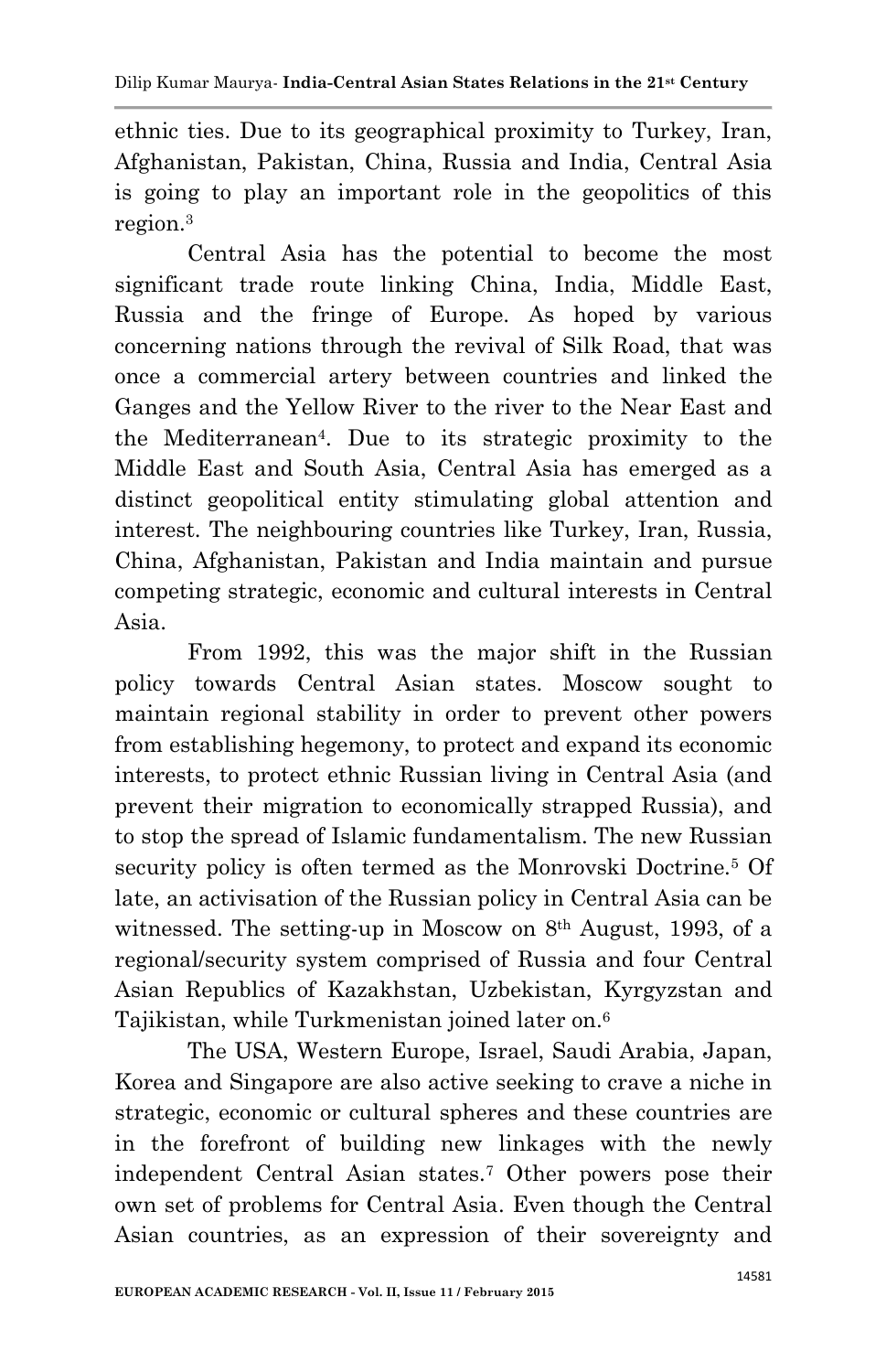independent identity, seek to distance themselves from Russia, they can neither ignore nor do they survive without Russia, whose clout in Central Asia remains considerable despite the growing influence of China and the US. The deepening American political, economic and military facilities in Afghanistan, Kyrgzstan, Tajikistan, Uzbekistan and Pakistanafter the September 2001 terrorist attacks on the United States and the consequent war on the Taliban and Al Qaida in Afghanistan, have dramatically expanded American involvement in the region. The US-led war against terrorism with its focus on Afghanistan, Pakistan and Central Asia is bringing huge changes to the region and its external ties. The United States and Europe-France, Germany, and Britain-are all active in enhancing their ties with Central Asian states. Post-Soviet Central Asia has been opened up to wider international political and economic currents in which no single power dominates.<sup>8</sup>

# **India-Central Asian's Areas of Interest:**

Central Asia is important because of India's energy security needs. This has been widely visualised as national security and attempts are made to cultivate alternative sources of energy and to reduce dependence on West Asian resources. In this efforts, over the past decade, India's state owned Oil and Natural Gas Cooperation (ONGC) has sought to invest in Kazakhstan. ONGC has acquired sizeable stakes in the Alibekmola and Kurmangazy oilfields in Kazaksh owned areas of the Caspian Sea.<sup>9</sup>

 Similarly, Indian government efforts to negotiate with Turkmenistan-Afghanistan-Pakistan-India (TAPI) pipeline has been estimated to cost \$ 7.6 billion to construct. The TAPI project is intended to transport 30 billion cubic meters of gas from natural gas fields in Turkmenistan via Afghanistan and Pakistan to India.<sup>10</sup> But this project is facing some problems whether international companies will be willing to finance it. Moreover, with the Chinese Prime Minister, Xi Jinping's visit to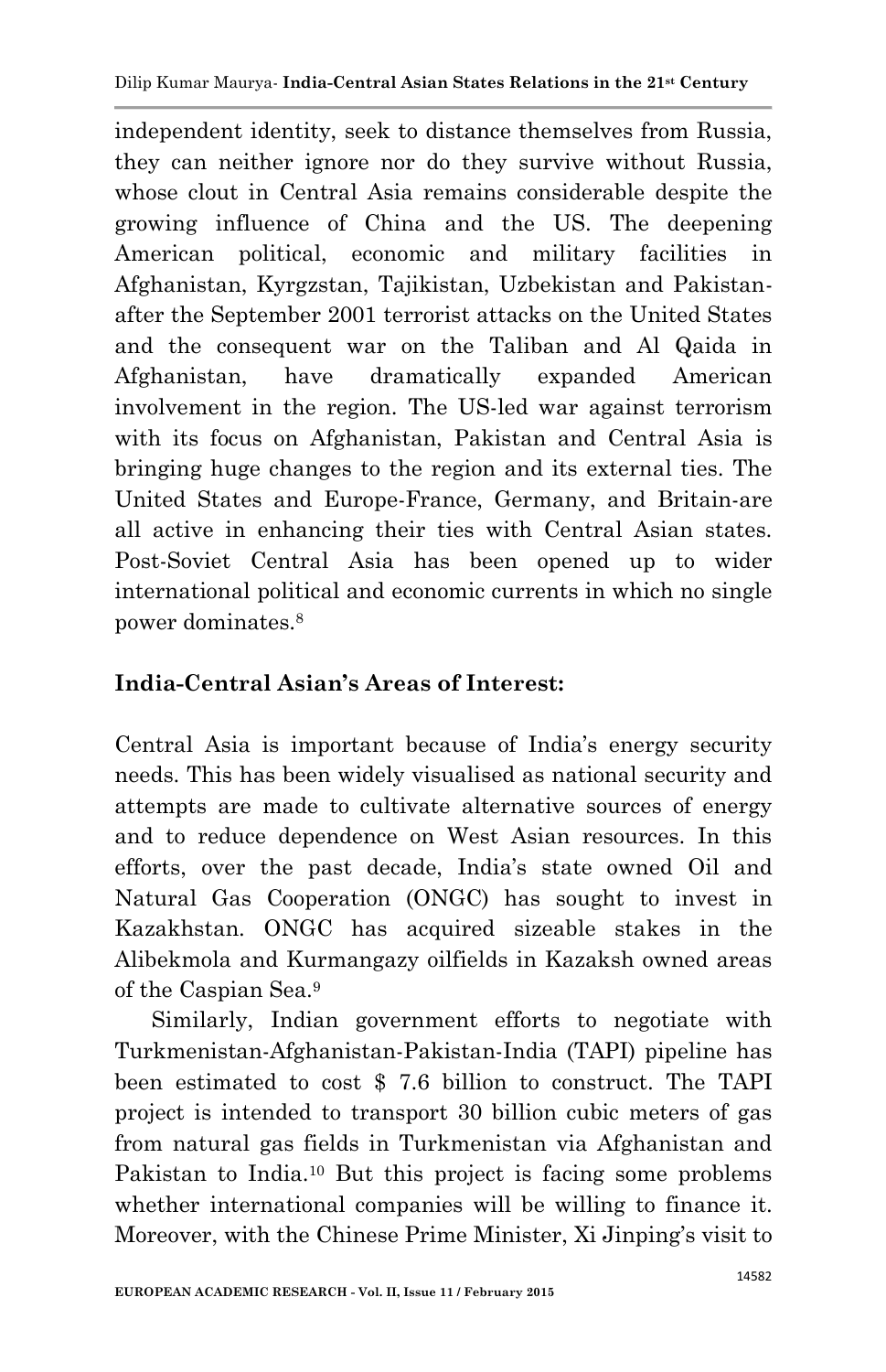Turkmenistan in September 2013, there is further speculation that the TAPI project may be held for sometime more.

Kazakhstan also has large quantities of highly enriched uranium (between 10, 590-10,940 kgs). This has greater significance in light of the recent NSG wavier for the Indo-US civilian nuclear cooperation that would allow India to procure much-needed uranium for its civilian nuclear program, which in the long run could potentially help diversify the country's energy base.<sup>11</sup> On the other hand, Uzbekistan has modest hydrocarbon reserves but it holds the third-largest uranium deposits in the world. Tajikistan is blessed with sizeable amount of uranium ore and also has the potential for its enrichment. Thus, the Central Asian region stock of uranium can be used by India to sustain its civilian nuclear program.

Although Tajikistan and Kyrgyzstan are poor in hydrocarbon reserves but they hold immense potential for the generation of hydro-electric power. Tajikistan in particular has huge untapped hydro-electric potential; each sq. km. of the territory has up to 2 million K.W. hours of hydel resources.<sup>12</sup> This is very high potential for hydel power generation. What is noteworthy in this regard is that the summer season in Central Asia is characterized by surplus production, while much of South Asia reels under chronic power cuts.<sup>13</sup> Thus, the hydel power potential of these states can be seen as an investment that India has to think seriously.

# **National Security:**

Central Asia is of vital importance to India not just in terms of energy security but also for reasons of national security. India sees the region as a source of religious extremism and is concerned to check the rise of radical Islamist groups which may present a terrorist threat.<sup>14</sup> Since the demise of the Soviet Union, Central Asia has become a fertile recruiting ground for such groups<sup>15</sup> and there are reportedly scores of jihadist groups based in the region.<sup>16</sup> The transnational nature of these groups, including links with the Taliban and other militant groups in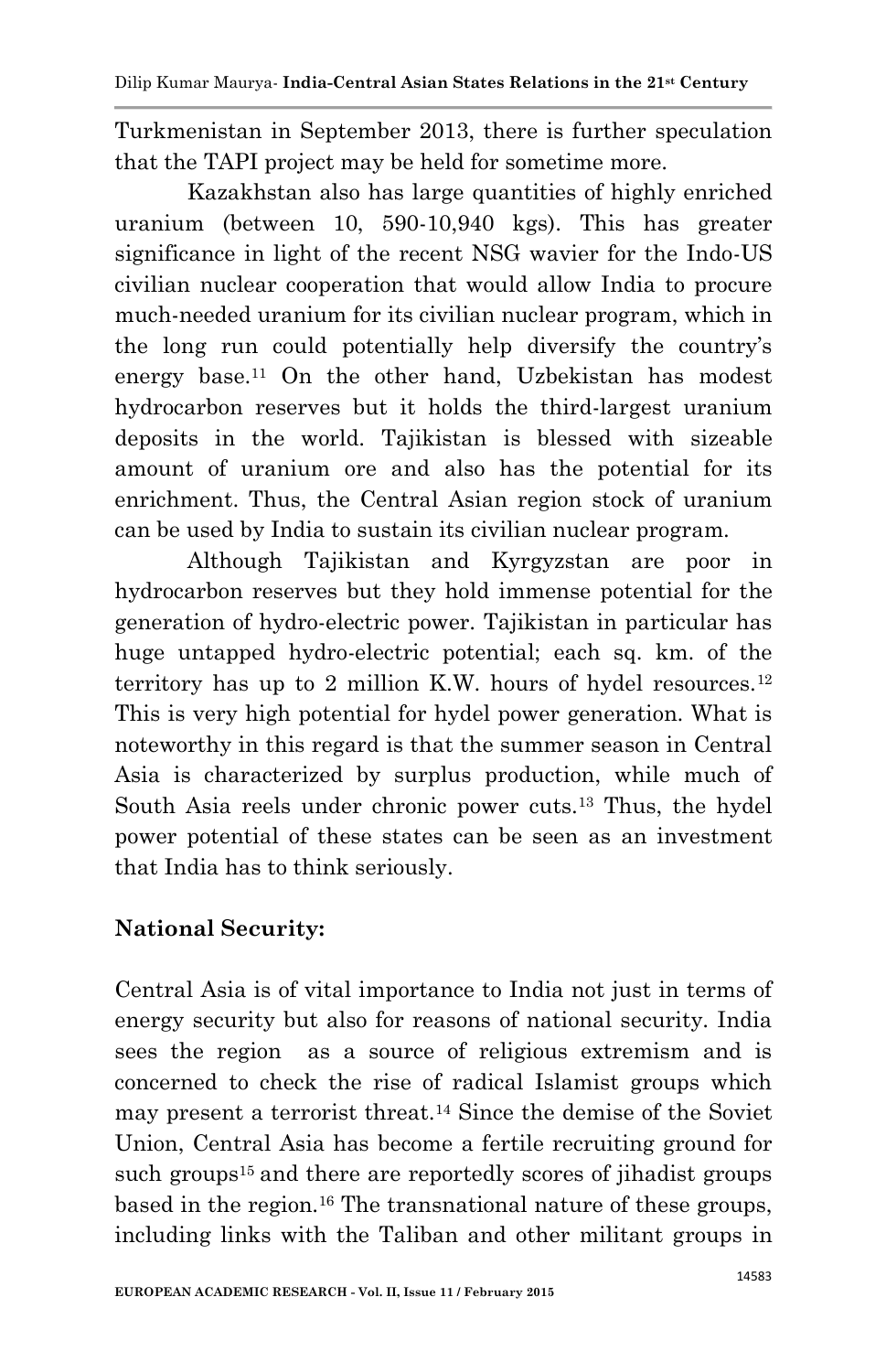neighbouring countries has generated a high degree of insecurity for India. The fear is that if the emergence of jihadist groups are not checked, they will eventually pose a serious threat to India's security, especially in the state of Kashmir.<sup>17</sup>

India is much concerned by the situation in Afghanistan. There is prospect of increasing insecurity in Afghanistan following NATO withdrawal in 2014, which may spread over and destablise fragile Central Asian states. Furthermore, India's fears that a resurgent Taliban integrated into Afghan power structures post-withdrawal will be to counter India's interests.<sup>18</sup> These security concerns are compounded by the proliferation of drug-trafficking in Central Asia. Weak border management and high levels of corruption, coupled with the failure to stem opium production in Afghanistan, have made drug-trafficking an extremely lucrative industry. Much of the money generated provides a vital source of funding for jihadist groups.

For these reasons, India is eager to play assertive role in Central Asia security matrix and to prevent real and perceived threats to its national security. Over the past decade, India has sought to enhance its security assets in the region, notable through the acquisition of a first foreign military outpost in Tajikistan. Tajikistan is important for India since only a narrow 20 km stretch of Afghan territory separates it from Pakistan-administered Kashmir. India began to refurbish the airbase Ayni in 2004. It has been reportedly spending \$70 million as part of its aid to Tajikistan. Although India has never publicly announced its intentions, there was speculation in the media that a squadron of MiG 29 bombers would be stationed at the airbase. <sup>19</sup> Not only would it enable India to respond to situations in the region that threatened its security, it also increased India's options in the event of heightened tensions with Pakistan, since it would enable India to strike at Pakistan from the rear.<sup>20</sup>

However, Russia still regarded as the dominant security actor in Central Asia. It appears to have been unwilling to sanction India's attempt to establish a military foothold in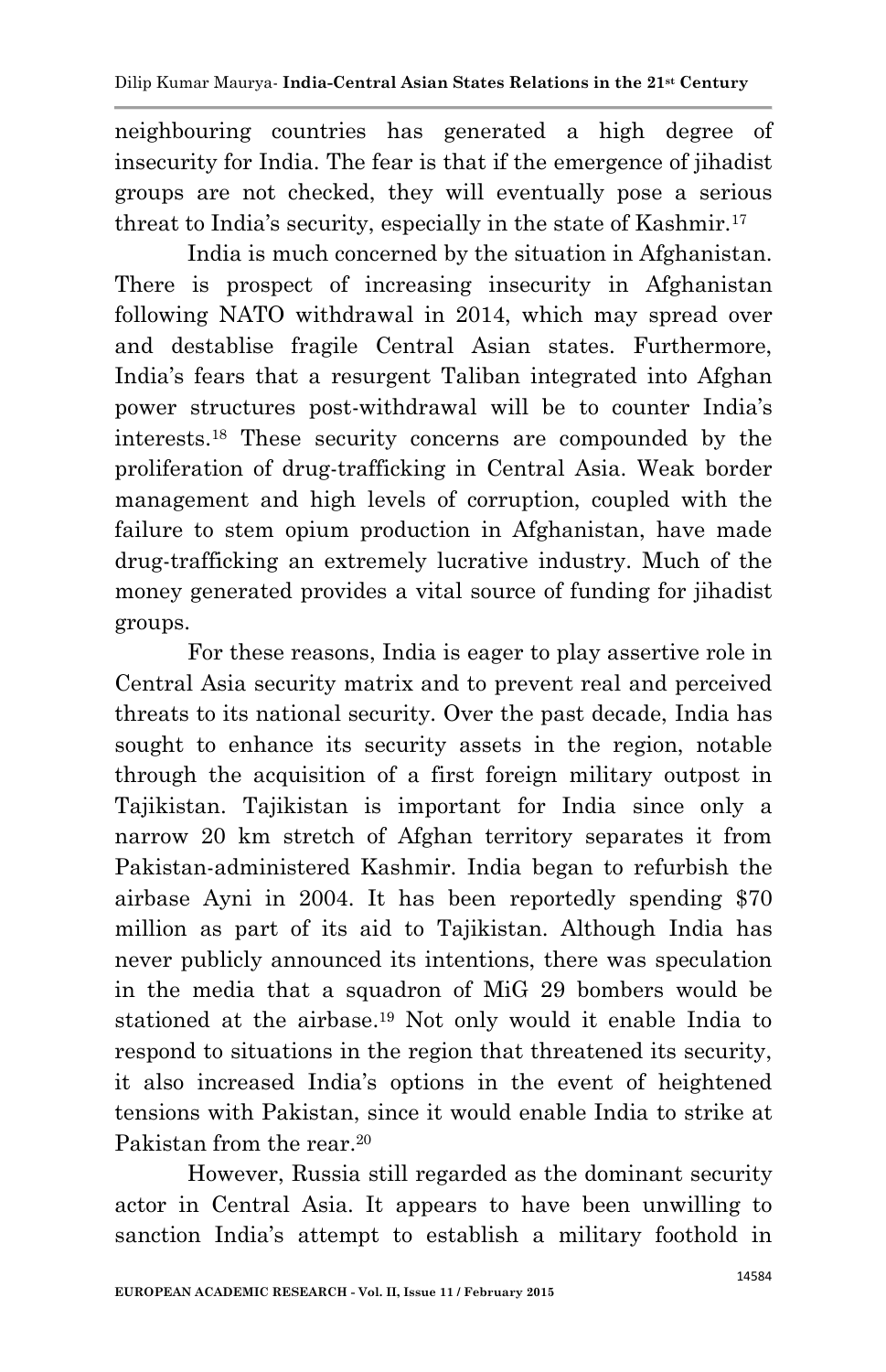Tajikistan. Perhaps, fearful that this would open the door to US and NATO influence, it has reportedly used its leverage over the Tajik Government to ensure that India did not deploy fighter aircraft at the base.<sup>21</sup> After a decade of negotiations between New Delhi and Dushanbe, in 2011 the Tajik Foreign Minister launched negotiations with Russia to discuss possible deployment of the Russian military at Ayni, while also ruling out the deployment of Indian or American forces at the airbase.<sup>22</sup>

Despite this setback, India efforts to strengthen bilateral cooperation on security relations with Central Asian states have not stopped. In July, 2011, the Indian Defence Minister visited Kyrgyzstan and announced plans to open a joint military research centre there, as well as an initiative to train Kyrgyz soldiers to serve in UN peacekeeping missions. It was considered that lower-profile initiatives like military hospitals and research centers may allows Indian military officers to build relationships with their Central Asian counterparts in a manner less threatening to Russia.

When India's Vice-President visited Tajikistan in April 2013, both governments stressed the importance of cooperation in dealing with anticipated security threats from Afghanistan<sup>23</sup> and India has established Joint Working Groups on Terrorism with Tajikistan and Kazakhstan. However, despite shared concerns over security, there is not much security ties between India and Central Asian states. Whereas Russia conducts numerous joint military exercises with these states under the framework of the Commonwealth of Independent (CIS) and Collective Security Treaty Organization, and China does to some degree thorough the SCO, there is limited direct collaboration with India's armed forces.<sup>24</sup>

India did join the multilateral SCO as an Observer in 2005, and it aspires to become a full member. The SCO is one of the most prominent multilateral bodies with regard to Central Asia, and the issue of counter-terrorism regularly features on the agenda of SCO summits. However, it is doubtful that India will be able to utilize the SCO platform to advance its own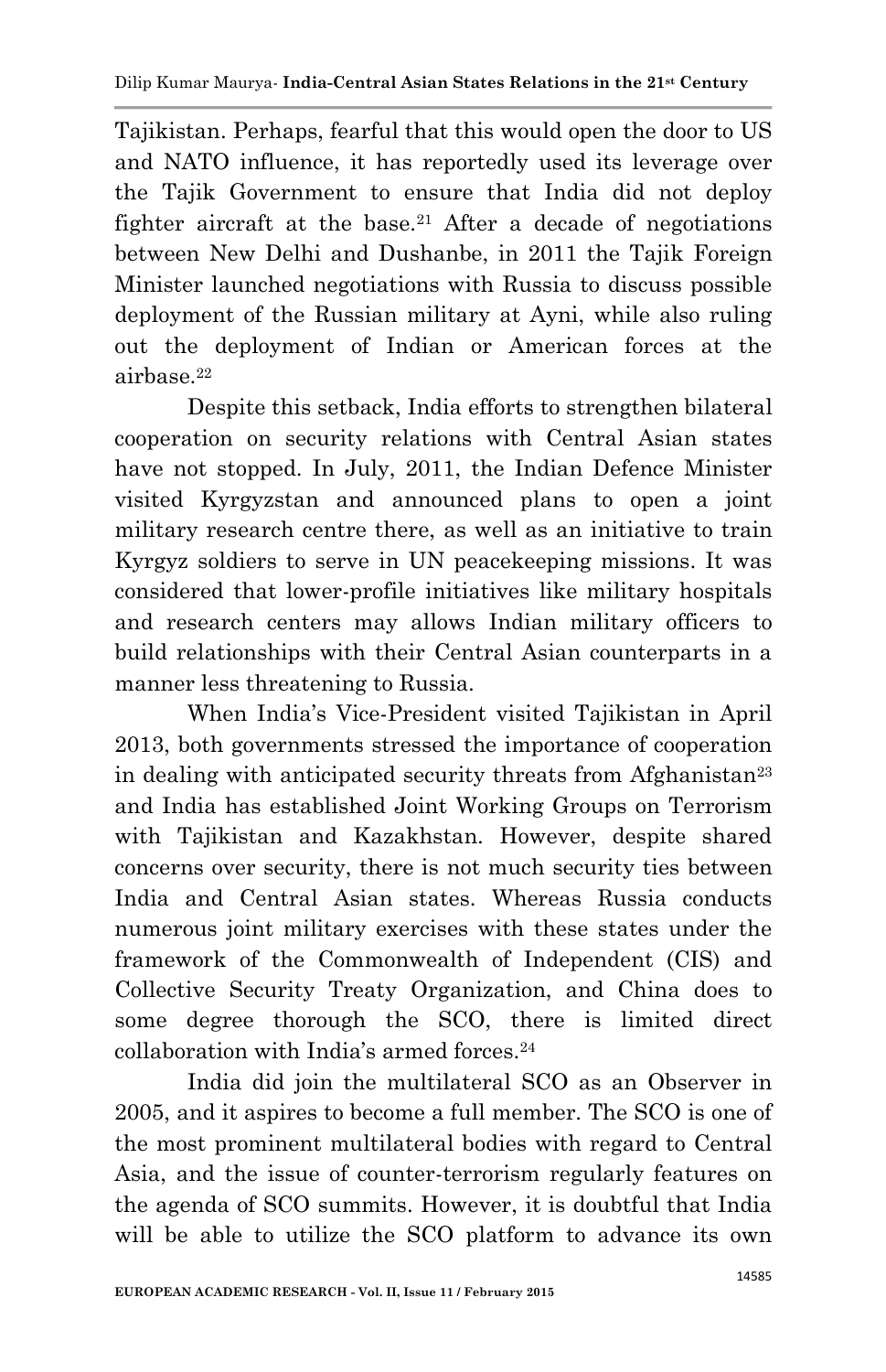security interests, given the predominant Chinese influence within the organization and Beijing's sensitivity towards Pakistan, which is also an observer in the SCO.

### **Weapons Proliferation:**

The strategic location of the Central Asian regions is unique. It is situated between two nuclear superpowers, Russia and China. Then, there are other nuclear powers-Pakistan and India. Earlier, Central Asia was an important instrument of raw materials base for the Soviet weapons programs. Kazakhstan held the largest reserves of highly enriched uranium and Kyrgyzstan has substantial amounts of nuclear waste scattered around. Similarly, Uzbekistan and Tajikistan have sizeable uranium reserves. In the absence of specialdetection equipment at border and customs, checkpoints corruption is on high. There is also lack of political will, and the region has become a luractive route for smuggling fissile material. The security implication is grave as there is potential danger of proliferation of weapons of mass destruction into the hands of not just states hostile to India, but also non-states actors like the Taliban, al-Qaeda and groups like the IMU linked to them. Taliban can also make use of these weapons to its advantage along the porous Tajik-Afghan border.

### **Drug-Trafficking:**

Drug trafficking is another serious security threat to the region. Poor border management and rampant corruption, along with opium production in neighboring Afghanistan indicate a dangerous trend. There is greater need to pay greater attention to drug trafficking because much of the money generated is used to fund activities of extremist Islamist terror network that possess the ability to create trouble for India in the long run. Drug trafficking is one of the most lucrative sources of financing groups like the Taliban in Afghanistan and the IMU in Uzbekistan. It is not only India affected by this. There are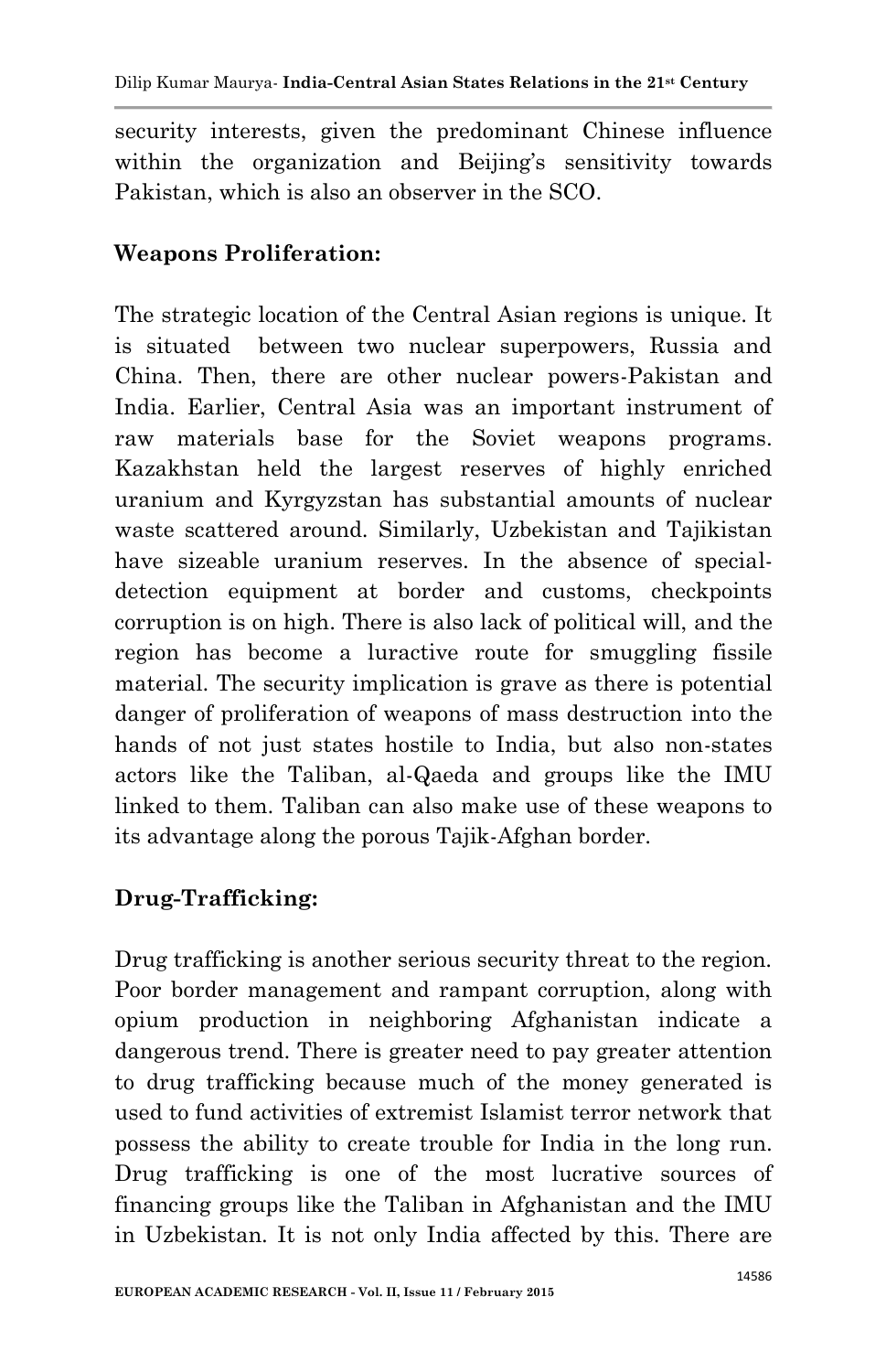three other key players in the region: US, Russia and China which are too affected by drug trafficking. India's role should be to engage in multilateral cooperation in checking drug trafficking.

## **Commercial Interests:**

Pakistan's geostrategic location, has offered port access to landlocked Central Asian through Gwadar. Coupled with Karachi, Gwadar offers the shortest route to the Arabian Sea.<sup>25</sup> Pakistan is also seeking to position itself as an important energy transit corridor that would serve as an outlet for Central Asian energy to flow into markets in South Asia. This has the potential to increase Pakistan's leverage over the CARs. Sustained and deeper engagement in the commercial sector will be an effective way to counter Pakistan's influence in Central Asia.

Central Asia has vast untapped market. India can make good use to tap consumer goods, particularly so as consumers in the region have little to choose from between exorbitantlypriced, imported Western products and cheap, but low-quality Chinese manufactured goods that have flooded the Central Asian market. In particular, Indian tea and pharmaceutical industries have acquired a strong foothold in the Central Asian market. There also exists a great degree of potential and demand for India IT, banking, services, construction, Indian expertise on small and medium-scale enterprises and food processing industries in Central Asia. 26

On his April, 2013 visit to Tajikistan, India's Vice President signed deals to expand bilateral cooperation in IT, energy, health, education, trade, commerce, mining, and agriculture, while there were also plans to collaborate with Tajikistan in establishing an IT centre of excellence and a Central Asia e-network.<sup>27</sup> However, the current extent of India's actual bilateral cooperation with Tajikistan is very small, especially when compared with China's economic engagement. <sup>28</sup> China has invested large sums in Tajikistan's IT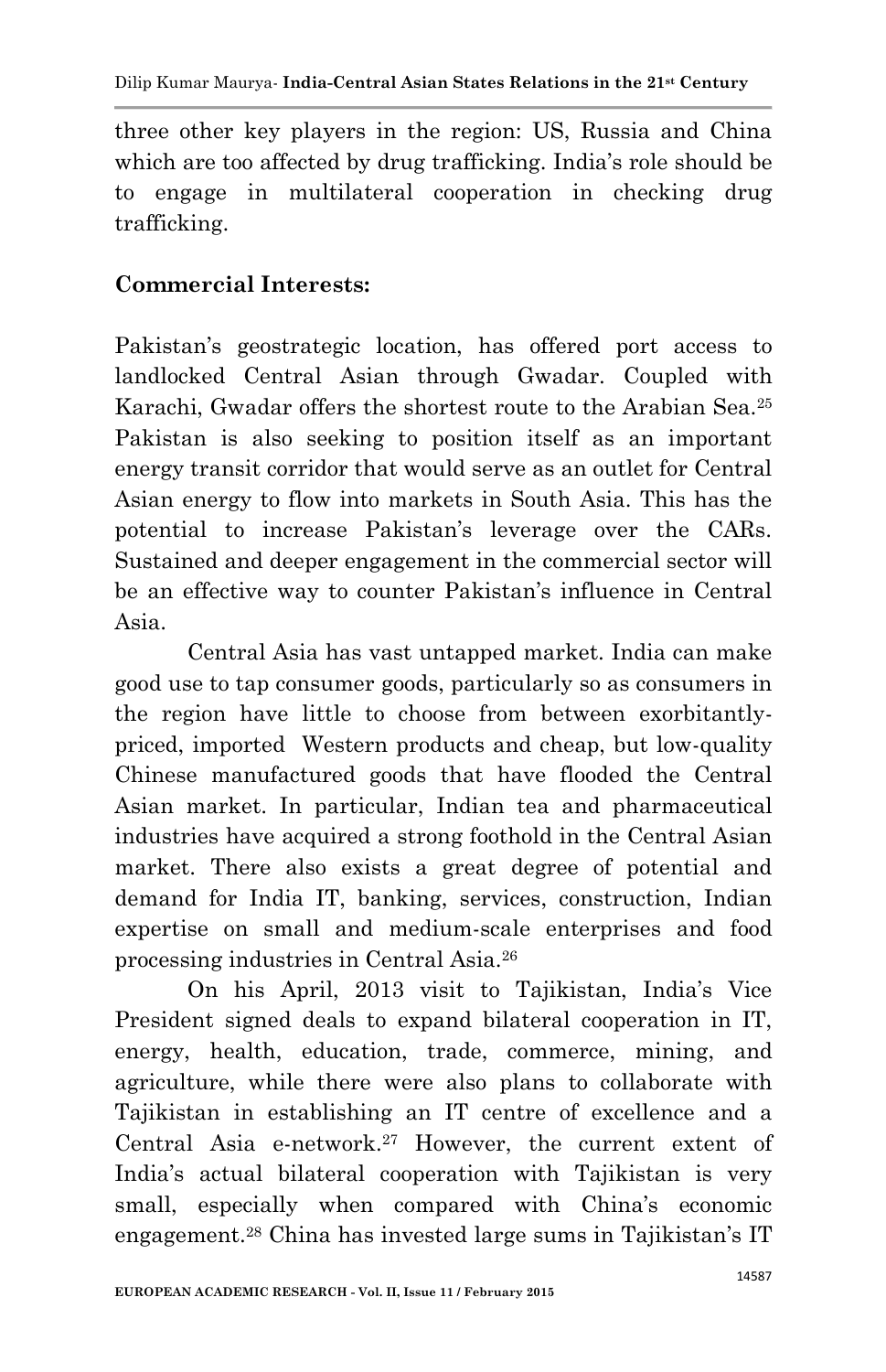and telecommunications industries and in mining uranium and other minerals. It has also leased large areas of land rich in minerals from the Tajik Government at low cost.<sup>29</sup> As described below, China also has far more trade and investment with the other Central Asian states than India.

Some of the other potential areas for India could be the mining sector, as the region is rich in mineral resources such as copper, uranium, gold and silver. India has great domestic demand and is a net importer. Further, given India's huge demand of electricity and ballooning rates of deficit between demand and supply, the regions untapped hydro-electric potential may prove to be another lucrative area of investment for Indian electrical and construction companies. Cotton production and textile sectors are also avenues for Indian investment, particularly in Uzbekistan which is regarded as one of the largest cotton producers in the world.

# **Challenges:**

Although Central Asia's occupies a favourable geostrategic location between Europe and Asia, the region is rich in mineral and hydrocarbon resources and offer much reason for intensive engagement with the region. But there persist numerous challenges that need to be addressed. The most obvious challenge is the geography of Central Asia. India's location in the region remains extremely vulnerable because lack of direct geographical access to the region. The challenges to India could as follow:

- Indian security interests broadly revolve around militant Islam in the region. It is reported that it has been supported by Wahhabi elements of Saudi Arabia and Islamabad.
- India needs to take more concentrate state on such forces which are primarily a product of the dictatorial and corrupt regimes. The cause of worry for India is how to engage the rise of radical Islam. The task is quite a challenging one for India to strike a balance between the pursuit of its national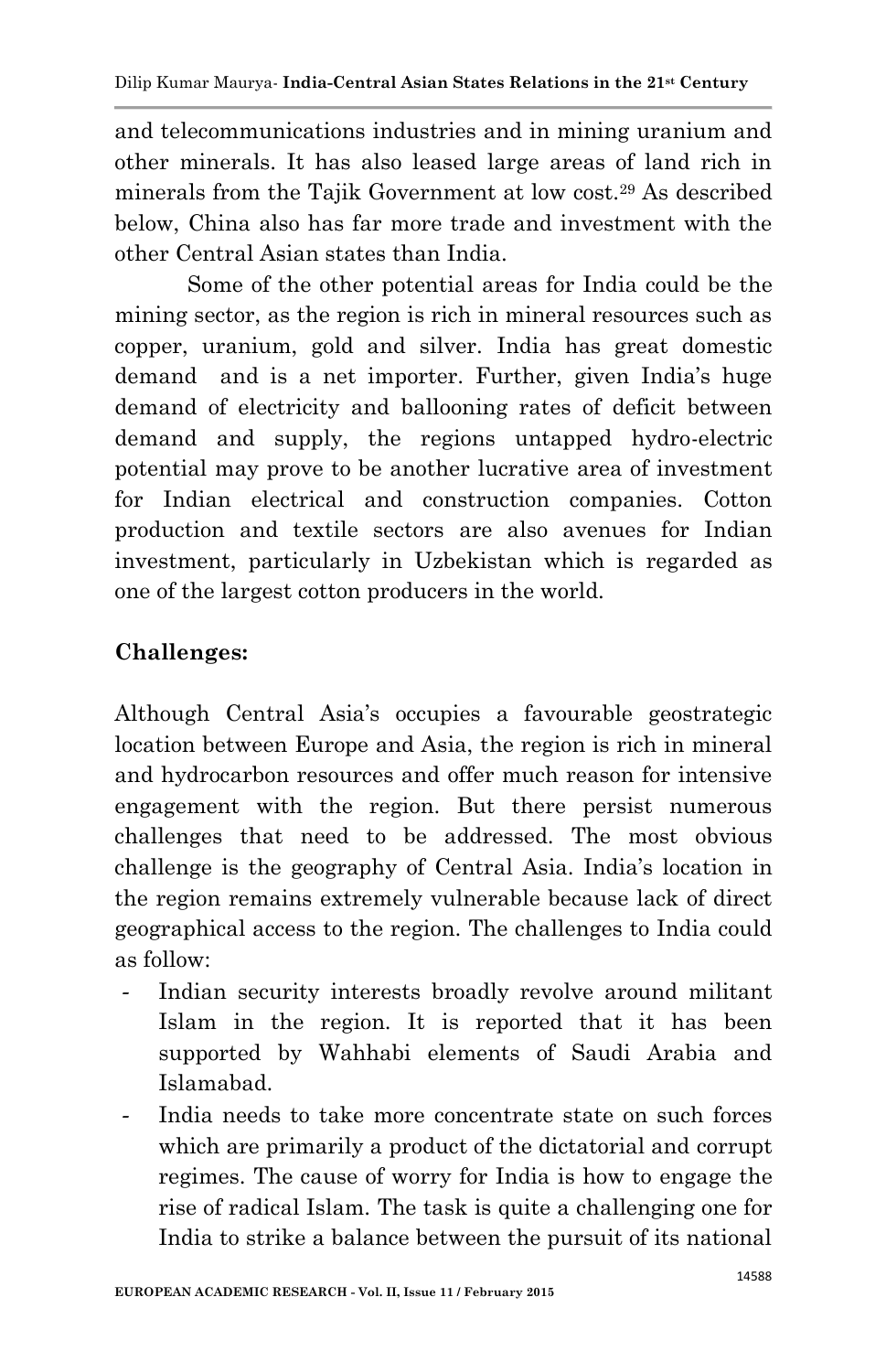interests while dealing with domestic political sensibilities, growing instability in Afghanistan potential to destabilize fragile states and insecure regimes in Turkmenistan and Uzbekistan. There is a greater need to concentrate more on natural resources of Central Asia states.

- Although India's goal is to achieve energy security, but many problems are involved which are to be sorted out. The Indian government has started investing in oil fields in Kazakistan, but clear policy on has to come out from the how to transport oil to the Indian market. The Indian government problems lie in lack of independent assessment of gas reserves in Dauletabad field, prior commitment of bulk of gas reserves to Russia, the immature nature of the regime in Ashgabat, past failures of the Turkmen regime to uphold sanctity of contract. But security problems which are likely to arise, is the pipeline which will have to negotiate much of the Taliban-infested South Afghanistan and troubled Balochistan province of Pakistan. India's much needed energy requirements have also annoyed the Chinese interest because on the question of over bidding of Petro- Kazakh.
- In near future China can pose a challenge to India as it has a clear edge. Moreover, India, despite its keenness to balance Chinese influence in the region, has to be careful not to antagonize China.
- India has failed to evolve a coherent policy on how to tackle drug trafficking and the potential for weapons proliferation.

### **Conclusion**:

India's security interests are at stake in the region which make it imperative for the country to evolve a coherent policy. Is India capable of addressing the existing actual and potential challenges that may arise in the future? To overcome the geographical problem arising from to Central Asia two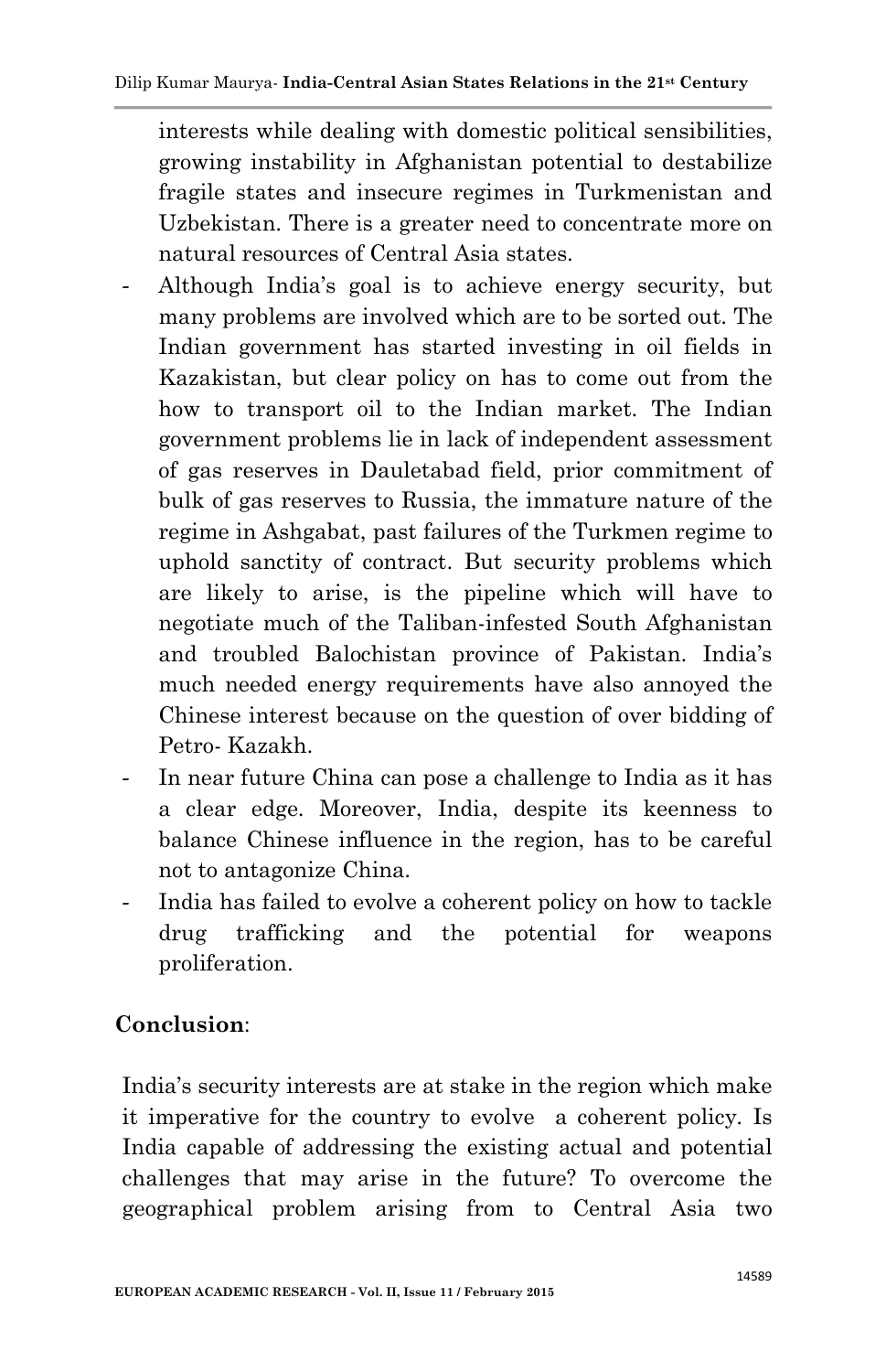propositions become important. First, is the development of \$ 2 billion "energy highway."It could be stretched from Russia via Uzbekistan, Turkmenistan, Kazakhstan to Kashmir through the India-China Line of Actual Control. Though the Kashmir region is a disputed areas and even the materialization of such an energy initiative could proved challenging but it is not impossible. Earlier the cross-border trade has been opened up between Indian and Pakistani-held Kashmir, similar modalities for energy trade with China could also be worked out till the border dispute is not settled.

India is also working for another arrangement, i.e., alternative trade corridor via Iran. On 12 September 2000, India signed an agreement in St. Petersburg with Iran and Russia on creating an International North-South Transport Corridor. This corridor will provide the much needed movement of Indian goods from Indian ports to Bandar Abbas in Iran to Central Asia via rail and road and the Caspian Sea route, thus, not involving Pakistan. While this arrangement has been expanded to include eleven new members; the corridor is not being utilized to its potential.

Another way to revive the ancient trade routes with Central Asia, is via the Leh-Yarkand and Leh-Demchuk routes that passes through China. This will have two added advantages. First, it is generation of economically beneficial spin offs for populations in the border areas. Second, an attempt to work in this direction India will have to engage China only and thereby making this far more routes secure than others that passes through Pakistan and Afghanistan.

So far security situation is concerned one cannot ignore Pakistan's maneuvers in the region. But this is not the only factor. India must encourage policies and outside actors that would gradually help in promoting a greater degree of political and economic liberalization in the region. The current political and economic scenario countries in Central Asia is such that it has become a fertile ground for extremism and religious fanatism. Also, a resurgent Taliban in Afghanistan, makes not only an important actor in Inde stabilizing the situation in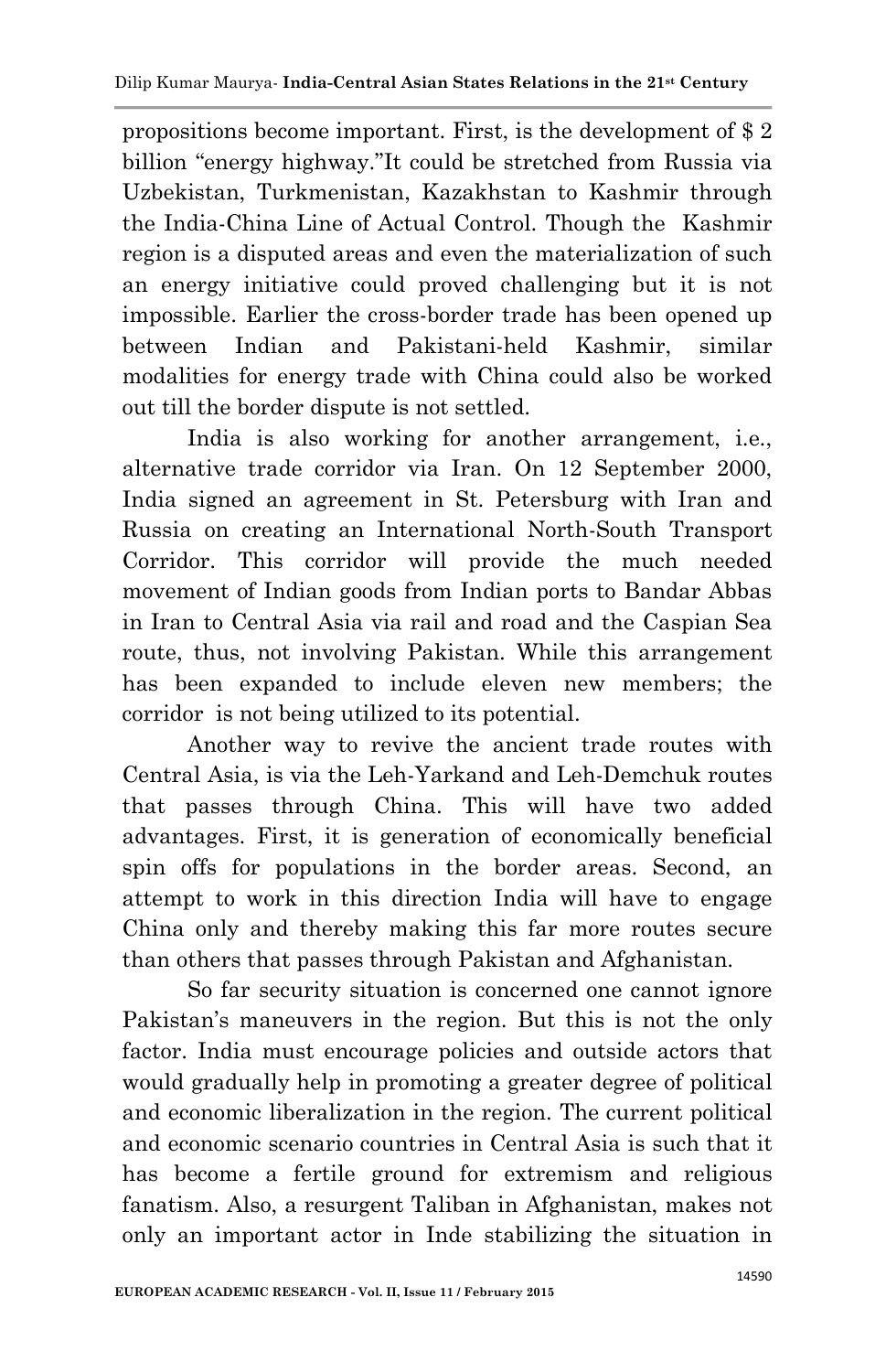Afghanistan, but efforts must be made by India in evolving a strategy along with Russia, China and US on how to bring stability in the region.

This security challenge has been taken seriously by India when it India established Joint Working Groups (JWG) on terrorism with Kazakhstan and Tajikistan. It has also joined the Shanghai Corporation Organization (SCO) as an observer-is also important to counter terrorism. However, how effectively and to what extent India will utilize the SCO forum, knowing that it is dominated by China's and its sensitivity towards Pakistan which is also an observer in the SCO. Moreover, China's attempt to project its power in the region through the conduct of joint military exercises with Central Asian republics under the SCO banner, has not gone unnoticed by India.

In addition, India has also to strengthened its cooperation in the defense sector with the Central Asian States. India has taken the following measures. First is the Indian government has signed and implemented agreements on training and exchange programme of military personnel and the second is the sharing of intelligence particularly with Uzbekistan; purchase of III yushin-78 aircraft; and refurbishing of military hardware. Still Central Asia remains a relatively untapped market for the indigenous India defense industry, which could establish a niche market in small arms.

Further, any attempt to eradicate the evil of radical Islam, then the issue of rampant drug trafficking has to be addressed properly. It has become a vital source of funding for Islamist groups. India could do much in securing her interest by supporting existing EU-sponsored programs on training border forces and providing necessary technical resources. In addition, farming communities in Indian has to be strengthened so that high-value crops could be crops could cultivated as a cultivation an alternative to poppy.

In the commercial sphere, India should strength IT, banking and the small and medium-scale enterprises sectors. Indian businesses should be encouraged to work with greater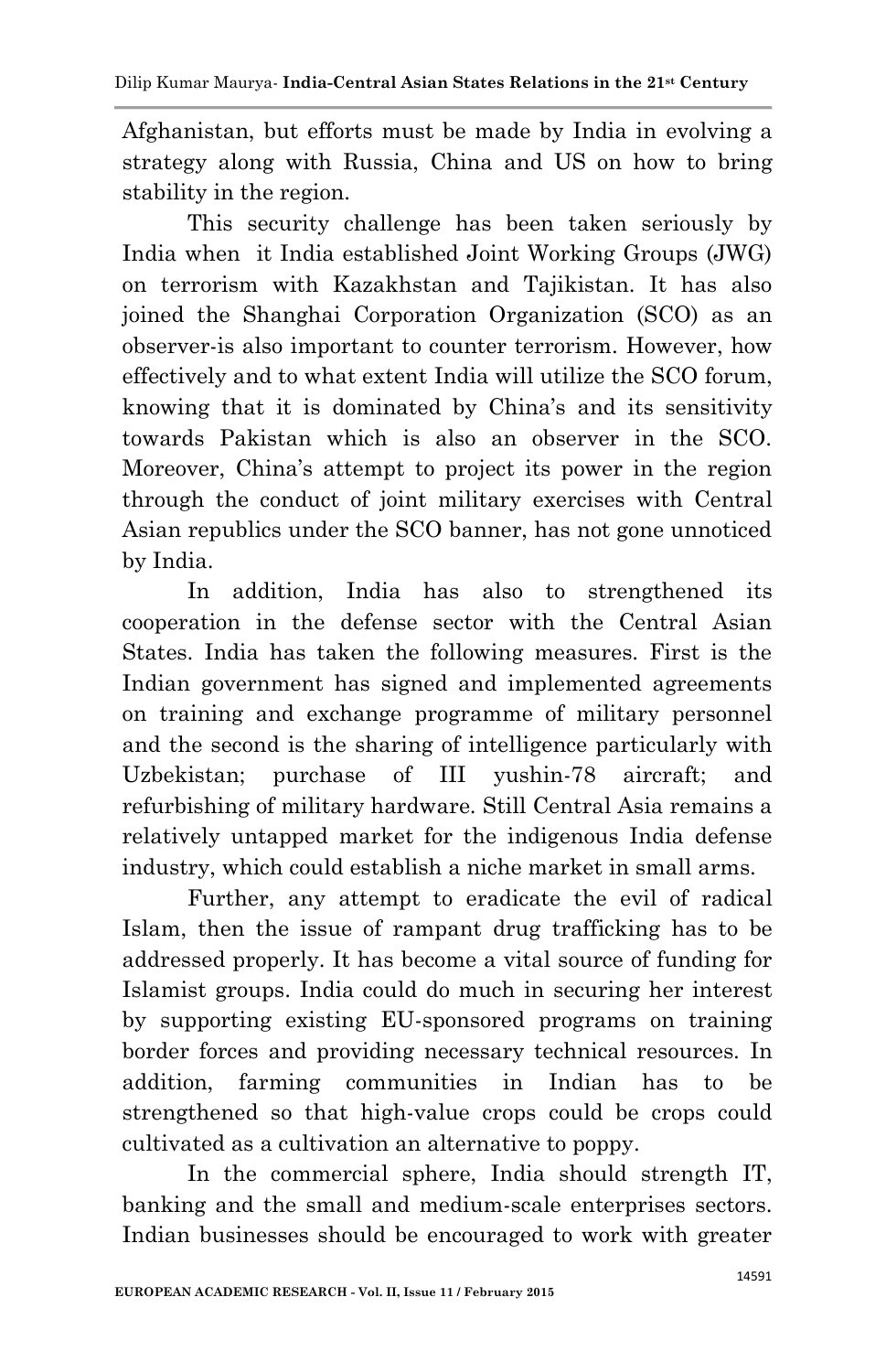vigour in the politically unstable but economically untapped region. Lately, Indian government has been assisting Indian entrepreneurs and business chambers to organize trade fairs under its CIS (Commonwealth of Independent States) programme. For example, India has set up a joint business council with Kazakhstan. But what is more needed for India to counter Pakistan's attempts to contain Indian presence, by positioning itself as a trade and energy corridor for Central Asia. Moreover, there is a need for Joint Working Group on improving transport linkages with Central Asian republics through which it can establish better links with this strategically important region.

#### **REFERENCE:**

- 1- R. Kaplan, South Asia's Geography of Conflict, Centre for a New American Security, 2010.
- 2- Barhoo, Laxman and J.L. Khayyam Coelho., Central Asia, Security Research Review, http://www.bharatrakshak.com/SRR/Volume 11/ centralized .html, site searched on March 8, 2010.
- 3- Dhaka, Ambrish, South Asia and Central Asia: Geopolitical Dynamics, Mangal Deep Publications, Jaipur, 2005, pp. 143-44.
- 4- K.Warikoo, (ed)., Central Asia, Haranand Publication, New Delhi, 1995, pp. 17-18.
- 5- Barhoo, Laxman and J.L. Khayyam Coelho., Central Asia, Security Research Review, http://www.bharatrakshak.com/SRR/Volume11/cnetralasia.html, site searched on March 8, 2010.
- 6- Dhaka, Ambrish, South Asia and Central Asia: Geopolitical Dynamics, Mangal Deep Publications, Jaipur, 2005, p. 146. In essence it is stated that "We are not going to get actively involved ourselves (in the former Soviet republics), but everyone else stays out".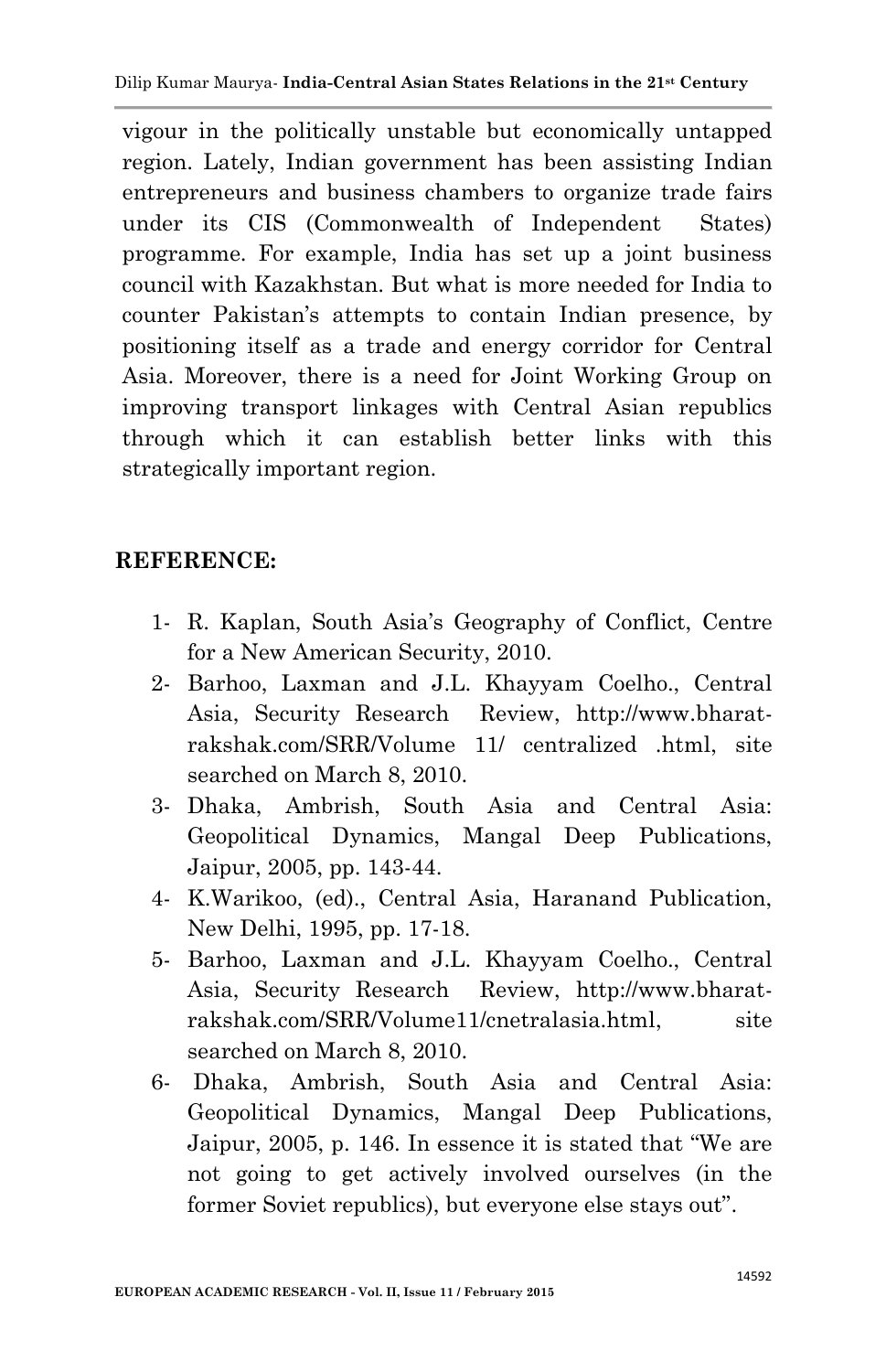- 7- D. Kaushik, , The Post-Soviet Central Asia and Russia: Emerging Contours of a New Relationship in K. Warikoo (ed.), Central Asia, Haranand Publication, New Delhi, 1995, p.243. The leaders of four Central Asian states and Russia signed declaration on the inviolability of their borders in accordance with Article 51 of the UN Charter and undertook an obligation to defend each other against outside aggression.
- 8- K.Warikoo, (ed.), Central Asia, Haranand Publication, New Delhi, 1995, p.5.
- 9- Centre for Strategic and International Studies, India's Look West Policy: Why Central Asia Matters, South Asia Matters, South Asia Monitor, Vol. 110, No.5. Washington, 2007.
- 10- BBC News South Asia, December 11, 2010, www.bbc.uk/news/world.South-Asia-, December 11, 2010, www.bbc.uk/news/world.south-asia-11977744.
- 11- India is tipped to sign a Uranium Purchase Agreement in January 2009 when the Kazakh president visited India as the Chief Guest for India's Republic day. For further details on Indo-Kazakh Nuclear cooperation, refer to "Nuclear pact with Kazakhstan likely during PM's Visit". 16th October, 2008. The Hindu., Available at http://www.hindu.com/2008/10/16/stories/200810165926 1200.htm.
- 12- India-Central Asia Economic Relations A Report of the RIS/CII Summit", RIS-DP#94/2005, May 2005, New Delhi. P. 16
- 13- ibid
- 14- See Strategic Environment in Central Asia and India, Op cit.A. Sahgal, & V. Anand,
- 15- McGilinchey, Autocrats, Islamists and the Rise of Radicalism in Central Asia in CURRENT History, October 2005.
- 16- S. Ramachandran, India's foray into Central Asia, World Security Network